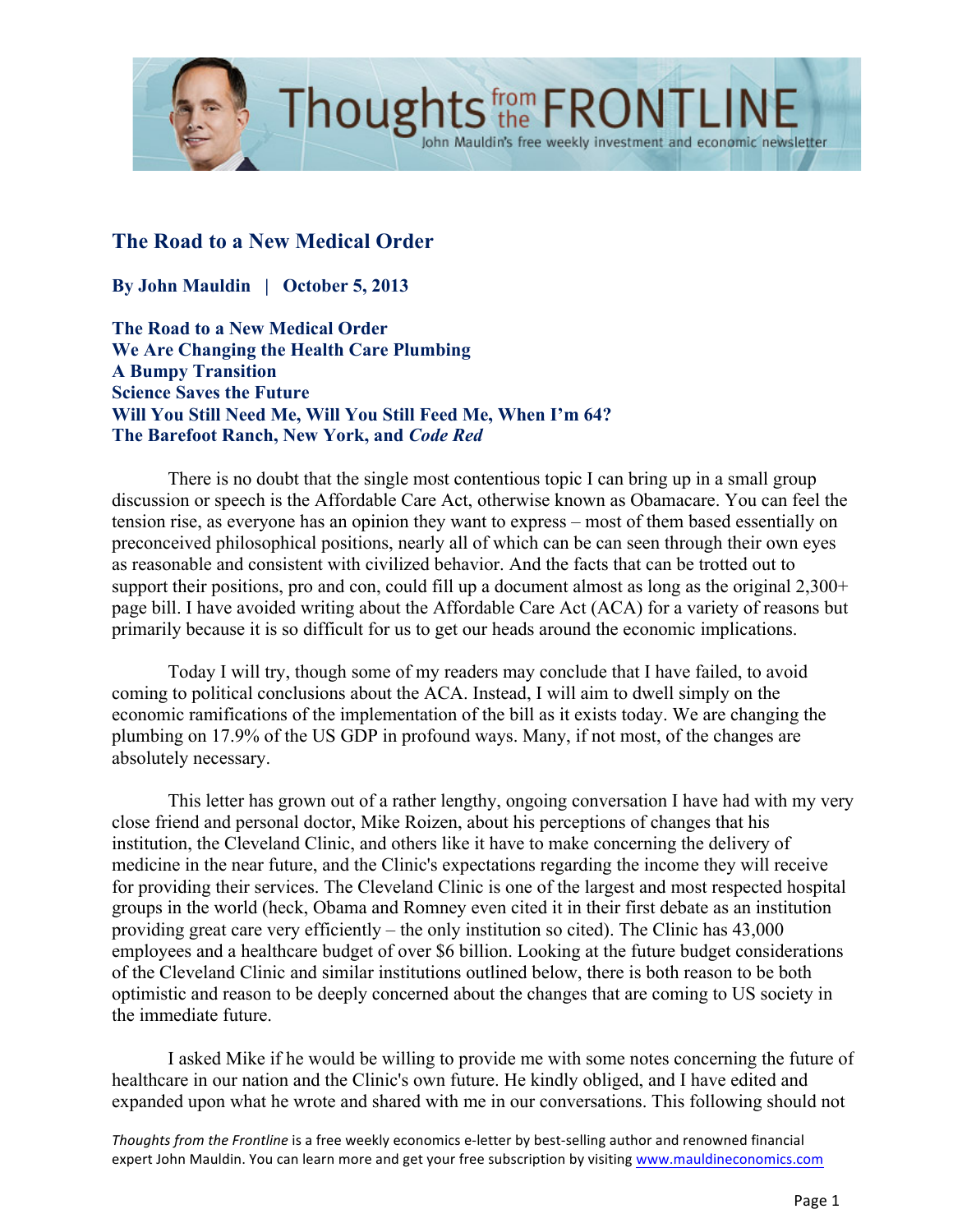be read as a policy statement or an official analysis from the Cleveland Clinic itself; instead, it is an essay that grew out of an exchange between two friends, a doctor and an economist, trying to make sense of how things will change.

For those not familiar with [Mike,](http://en.wikipedia.org/wiki/Michael_Roizen) he is quite the medical celebrity. He is an anesthesiologist and an internist, an award-winning author, and the chief wellness officer of the Cleveland Clinic. He has completed a tour of duty in the US Public Health Service and has written more than 170 peer-reviewed papers and 100 medical chapters, filed 14 US patents, started 12 companies, served on Food and Drug Administration (FDA) advisory committees as a committee member or as a consultant to them for 16 years, and chaired an FDA advisory committee. He also co-invented a drug that is now FDA-approved.

He first became famousfor developing the RealAge concept and has authored or coauthored five number-one *New York Times* best sellers, including *RealAge* and three titles in the YOU series, with Dr. Mehmet Oz. Possibly, he is best-known for being Oprah's doctor. He has been praised for encouraginge Americans to exercise, eat healthier, manage stress, and live healthier lives. He has been an outspoken critic of politicians who use healthcare funds for other purposes, and particularly of states' taking tobacco settlement money and using it wrongly for projects in no way related to tobacco prevention programs. Besides advocating for a healthier lifestyle today, Dr. Roizen has controversially speculated that by 2023 one of the 14 areas of aging research might see a breakthrough that will allow us to live until 160 with the same quality of life we enjoyed at age 45.

Mike wants to be sure you know that we are talking here about what may happens to hospital systems similar in size to the Cleveland Clinic. The views he expressed in preparation for this letter are his and his alone and are not necessarily reflective of anyone else's at the Cleveland Clinic.

This letter is somewhat longer than usual, but I was simply not willing to break it up into two letters. It was written to be read as one essay, and this topic is too important and timely to serve up by halves. I think you will find the conclusion thought-provoking, as we come at this issue from a bit of a different angle than you normally encounter. Mike and I welcome your comments and will read them and perhaps do a follow-up letter with our responses.

## **The Road to a New Medical Order**

We want to make something very clear right at the beginning. The US healthcare system as it stands is dysfunctional and can no longer continue as it currently operates. With or without Obamacare, profound change is required to deal with the dysfunctionality, and that change will happen, one way or another. Obamacare is simply one method for "encouraging" that necessary change.

The US currently spends 17.9% of its total GDP on health services [\(http://data.worldbank.org/indicator/SH.XPD.TOTL.ZS\)](http://data.worldbank.org/indicator/SH.XPD.TOTL.ZS). This figure is projected to rise in the near future by about another  $1\%$  due to the population's aging and a further  $3\%$  due to the growing incidence of chronic illnesses. Anticipated increases would raise the nation's healthcare costs to an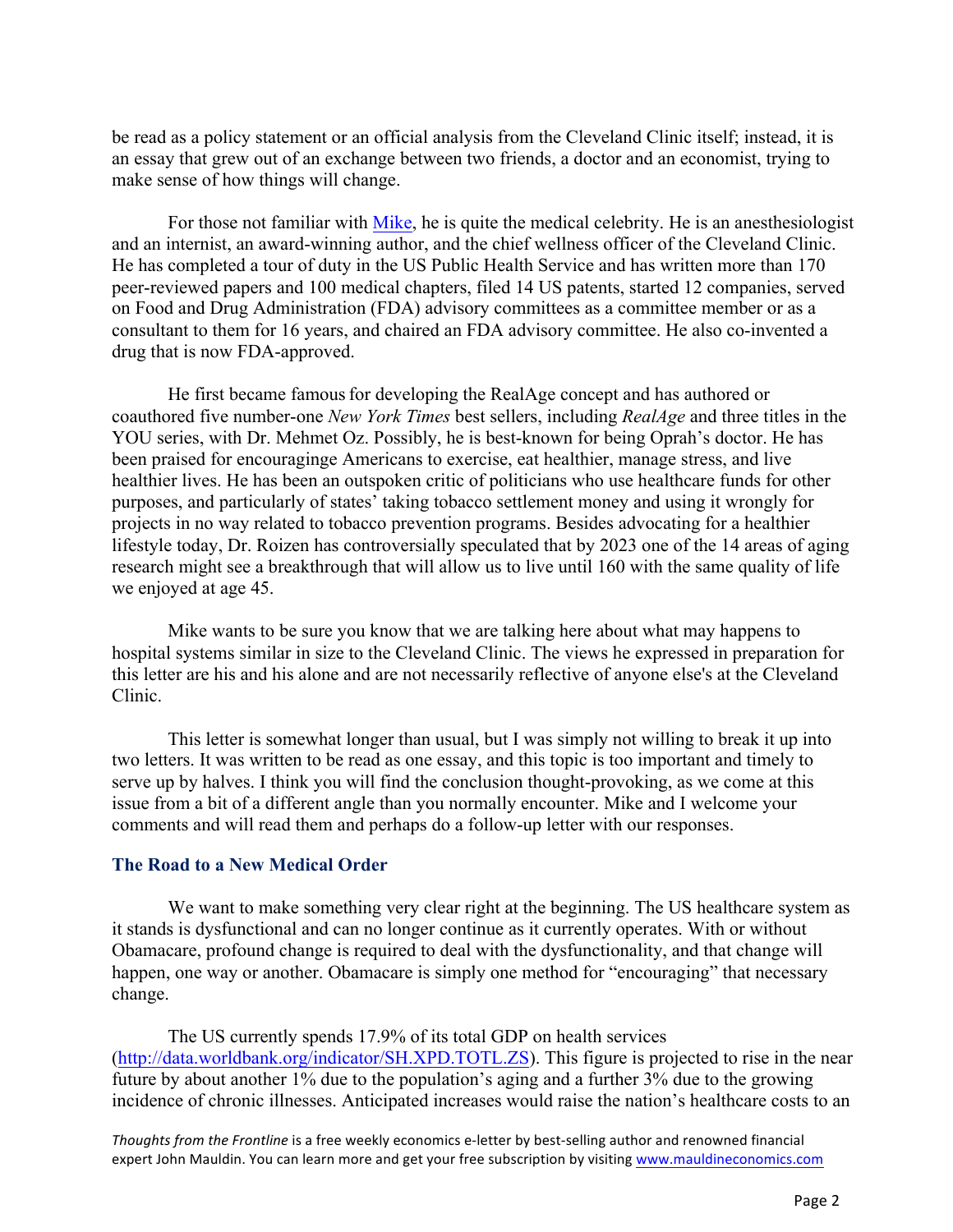unsustainable 22% of GDP, crowding out spending for other goods and services.

By contrast, the Netherlands spends 12% of its GDP on healthcare; Switzerland, Germany, France, and Canada about 11%; New Zealand 10%; Sweden 9.4%; and the United Kingdom 9.3%. As we travel through these countries, there is frequently a clear, if anecdotal, perception that people are healthier than in the US.

And the data backs up that perception. The US spends more money on healthcare because we are in fact far less healthy on average than the rest of the developed world. This difference is in large part due to poor lifestyle choices, but the good news is there are programs that have clearly and conclusively demonstrated that this difference is reversible. Changing behavior, while it will be difficult, can result in significant cost savings. In fact, changing behavior may allow us to spend more on education, social programs, and even defense.

The potential for positive change is rather spectacularly illustrated by work done by Dr. [Jeff Brenner](http://www.macfound.org/fellows/886/) in Camden, New Jersey. Jeff was recently awarded one of this year's MacArthur Foundation grants, informally known as the "genius grants." He is the founder and executive director of the [Camden Coalition of Healthcare Providers](http://www.camdenhealth.org/) (CCHP), an organization that seeks to improve the quality of care delivered to vulnerable populations in Camden.

Basically, he found that 1% of the patients in Camden were responsible for 30% of hospitalization costs. Sometimes called super utilizers, high utilizers, or frequent fliers, these patients have complex medical conditions and often lack social services such as transportation or knowledge about how to use the health system most effectively. By some estimates, 5 percent of these patients account for more than 60 percent of all healthcare costs. This is a system that is so dysfunctional that it does not even work for those who are getting the care! CCHP has been able to lower costs in a prototype program by proactively working with these high utilizers prior to an emergency event. There are scores of such opportunities throughout the healthcare system to reduce costs and improve services, so we write not of a bleak healthcare future, just a profoundly changing one.

### **We Are Changing the Health Care Plumbing**

Perhaps the best way to illustrate the problem is by means of a rough analogy. Let's imagine an older, 50-story office building in a big city. New office buildings have grown up all around it, and the business tenants are beginning to vacate. Because of the lower rents available to individuals, people have started renting space and converting it into apartments. But as is typical in office buildings, there are very few bathrooms and no showers to speak of, so residents rework the plumbing to provide bathroom and kitchen supply water and drains for their living spaces. On a small scale it works. One floor after another soon converts, until the building is now an apartment complex.

But at some point the plumbing becomes a huge problem. Not everybody can get enough water at the same time; sewage backs up on some floors at inconvenient moments; and if someone flushes a toilet, someone else gets scalded by hot water in the shower. Depending solely on where you live in the building, you may have access to much better service, while others get none.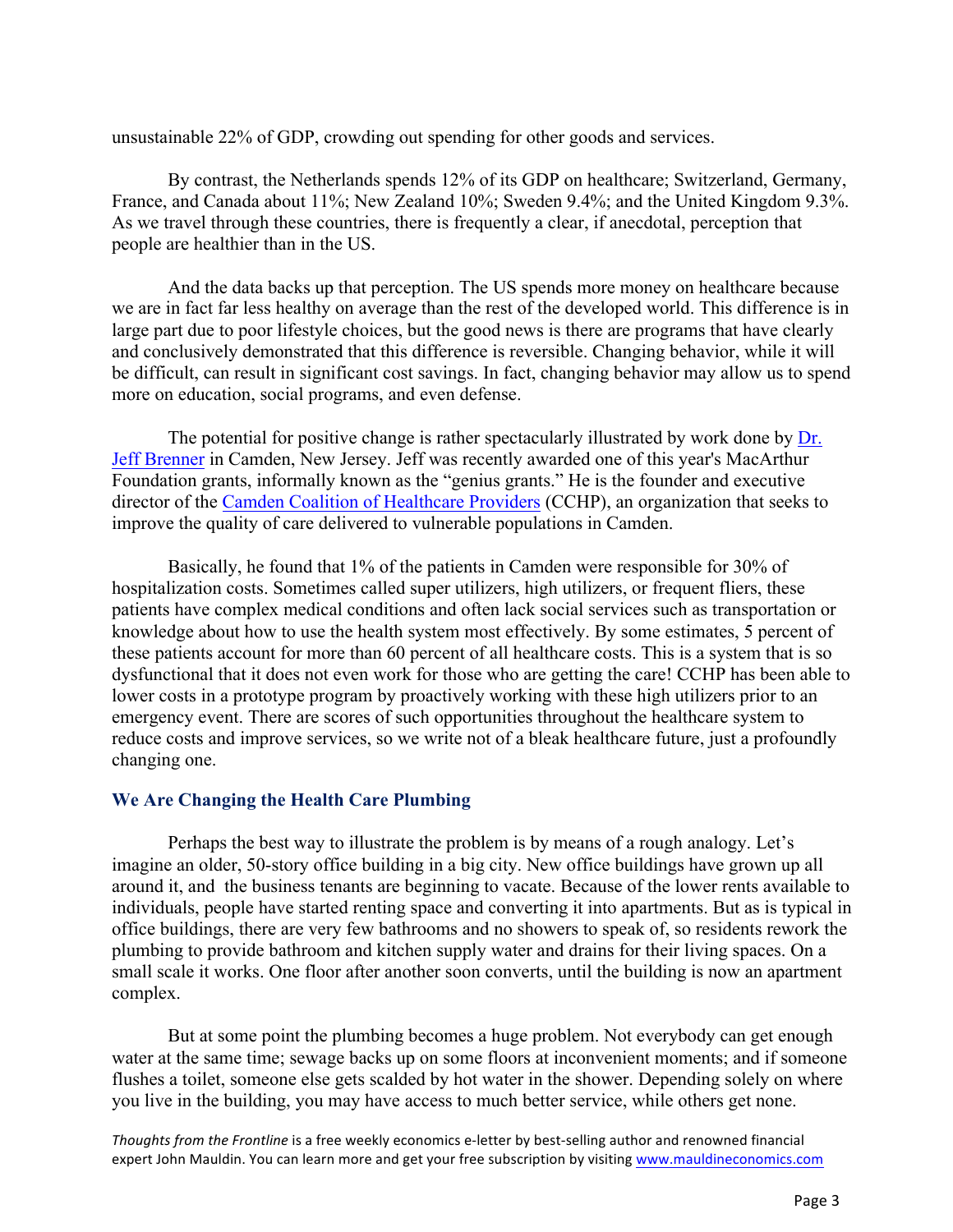Because of the plumbing problems resulting from poor infrastructure, many of the apartments no longer receive adequate water or get it only on an emergency basis and at great expense and trouble.

The cost of maintaining the system becomes significant, so the residents get together and decide that the building must have a completely new plumbing system. No one wants to keep the old plumbing, but everyone has a different idea about how to go about creating a new system and what it should accomplish and how much it should cost and who will pay for it. Do you do one floor at a time? All the kitchen sinks at once? And can there be different sinks, or must one type fit all? Do you separate the water for the toilets from the potable water?

In a very contentious vote, the occupants of the building narrowly decide on a plan that requires all of the plumbing in the building to be changed simultaneously. Walls will be knocked out, and new pipes and equipment will be installed. The new system is going to be a marvel of technology and efficiency, but the process has the potential to be very messy, as the all-too-human occupants will be going about their day-to-day business in the midst of the construction. They will need fresh water and sewage disposal even as the plumbing is being reworked.

The United States, by analogy, is changing the plumbing of its healthcare system. In describing the plumbing changes, we will focus primarily in this letter on the financial aspects, and specifically on money flows from patients to providers and from providers to their staffs. How do we go about paying the doctors and nurses and covering other hospital costs? As it turns out, a more efficient system will mean that each apartment (hospital) will actually get less water (money) and will have to organize itself to deal with that.

Again, the fundamental changes that are necessary in the US healthcare system are going to happen with or without Obamacare. The system is simply dysfunctional. ACA is just accelerating the process. With a few noncontroversial (we hope) exceptions, we are not going to be making suggestions about what to do to improve the healthcare system or the new healthcare law. The following is simply an analysis of the economic and business challenges that will occur as a result of the Affordable Care Act as it is currently understood. This is the business reality that hospitals all over America face, not just the Cleveland Clinic.

First, we want to acknowledge one real caveat. As you read the requirements that are going to be forced on the Cleveland Clinic, it might be very easy to assume that many hospitals are not going to be able to make the necessary changes, given the history and difficulty of making major changes in the medical care system. The challenges, as you will see, are quite daunting. However, there is an alternative view to despair.

I was reminded by Jack Rivkin at a dinner in New York of a similar problem in our nation's recent history. As we approached the opening of the new millennium, there was great concern about the so-called Y2K problem. Computers were simply not designed to deal with the changeover of the date, and many legacy systems had to have massive upgrades. Given the observable historical fact 50% of major software updates are not completed on time (and that this had been the case for 40 years), it was not unreasonable to be concerned as to whether every provider of important services would in fact be ready for the year 2000.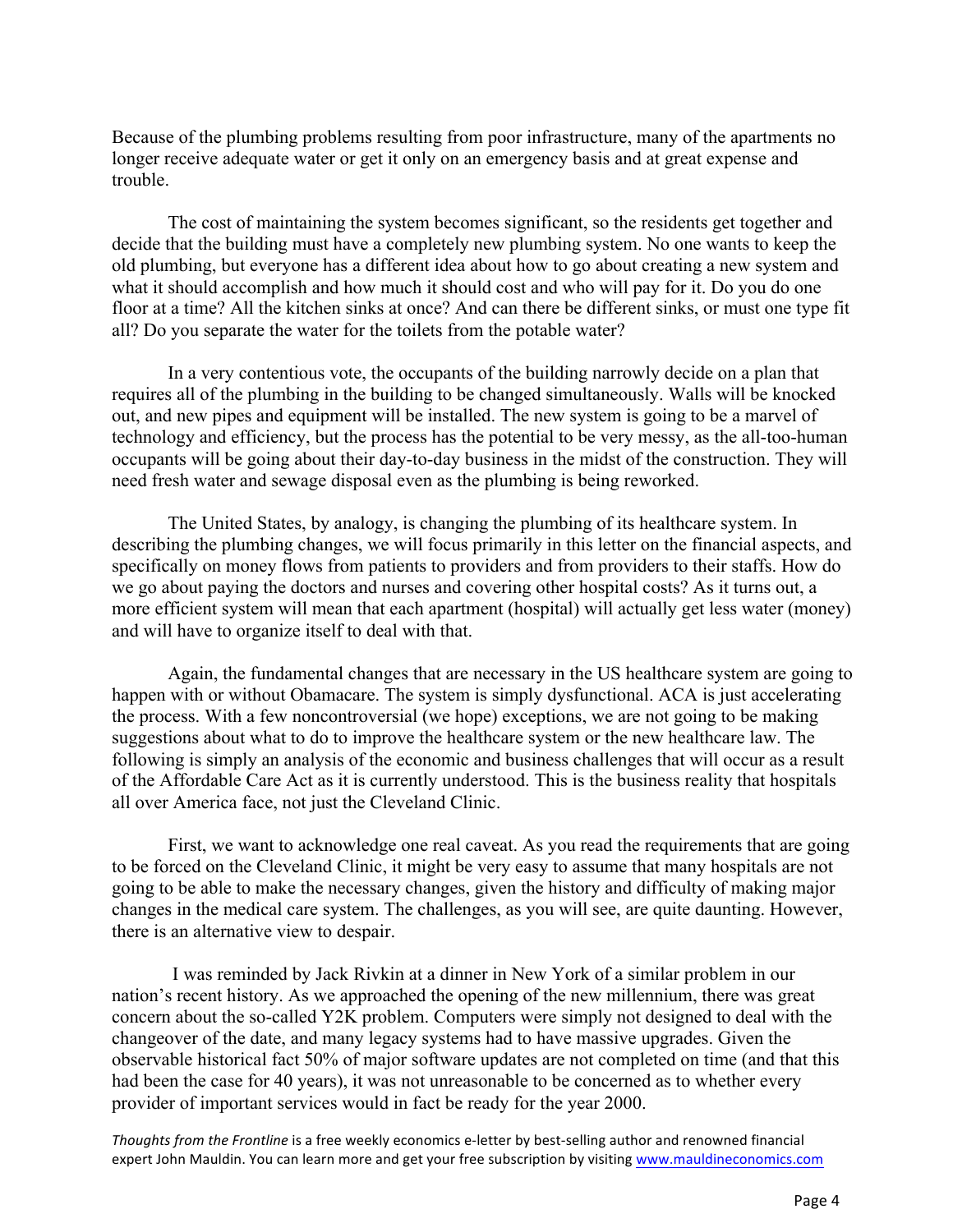January 1 came, and we held our breath, and sure enough, not much happened. It was business as usual. It was just as my good friend (and former Libertarian presidential candidate) Harry Brown told me in a 1999 conversation in New Orleans: "John, it won't be a problem. Each company will solve their own problem, and they will get it done on time, given the cost of failure. That's what a free market system does."

Hospitals and doctors are going to be required to make significant adjustments to their operating budgets and methodologies for delivering medicine. If they ignore the problem, they're going to be dealt a rude awakening. But just as with Y2K, this is a problem that we can see coming. It is not a Black Swan. Perhaps most, if not all, healthcare organizations are making plans in the same way that the Cleveland Clinic is. We can only hope.

We agree that a successful outcome is probable over time. Our concern is that the transition may be messy and economically disruptive for a limited time. We offer the following analysis as information to be considered rather than as a prescription for a solution for healthcare delivery.

First, we will give you a brief summary of the problem.

Over the next five years we will go from volume-based reimbursement in medicine (based on the number of procedures or patients a provider sees) to a value-based system (being paid the same amount per patient no matter how well or sick she is, so the goal will be to motivate people to stay healthy). This change will result in lower hospital income even as we treat more patients. We will need to redesign the flow of patients to accommodate a different set of insurance reimbursement rates, and there will likely be a three-tiered care system much different from today's current system.

Whether this transformation plays out in the way we outline below or in a very different way will depend on the interaction of several opposing forces: (1) labor shortages for skilled positions and the need to retain skilled employees, (2) pressures on corporations to lower costs despite the need to keep skilled employees, (3) an excess of chronic disease and a lack of triggers to motivate employees to live healthier lives, and (4) the push to a predominantly one-payer insurance exchange (Medicaid-like reimbursement) program.

Thus, what is certain is that more people will be cared for and at a lower cost. What is not certain is the degree to which employer-based insurance will change in light of a shortage of highly skilled employees and a large increase in the number of less-skilled employees in the general workforce of the United States. If you are an engineering firm and you are having trouble finding trained and skilled workers, and your competition offers health insurance, then to be competitive you also need to do so. Businesses that use less-skilled labor will likely not offer full health coverage. As we see with each passing week, more and more firms are moving their employees onto the new healthcare exchanges and providing a subsidy for individuals to purchase their own coverage, controlling costs that way.

There will probably also be a shortage of skilled medical providers. These shifts will occur irrespective of Obamacare but will be greatly influenced by it.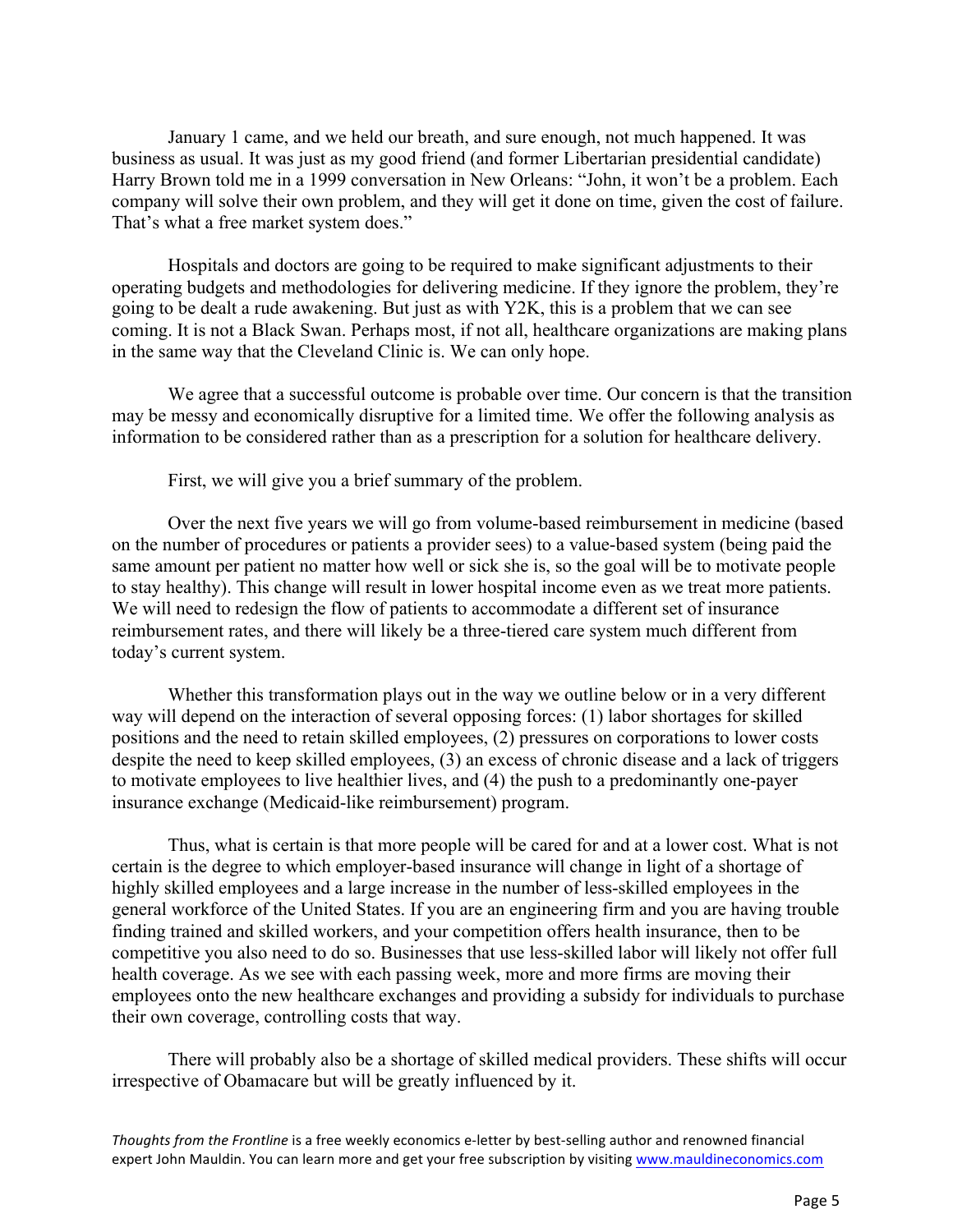Specifically, there are five major cost-pressure factors that will affect Cleveland Clinic and other hospital organizations:

- The overall cost of medical care and the increased incidence of chronic disease
- Cost transparency and reference pricing
- Increased government role in paying for care
- Increased coverage (Forty million more people will be covered nationally, at reimbursement rates below the cost of providing that care.)
- Limited highly skilled medical workforce

Let's take these in turn.

- 1. The overall cost of medical care and the increased incidence of chronic disease: In 1960, the US spent 5.2% of GDP on medical care. By 1970, medical care claimed 7.2% of GDP, and its slice of the pie continued to widen, to 12% in 1990, and to around 17.5- 18.5% now. While improved technology, specialized treatments, and the overall increased medical care required by our aging population have contributed to these increased costs, so has the increase in chronic disease, with, for example, the incidence of hypertension growing from 3% to 10% of our population over the last half century, type 2 diabetes from 2% to 10%, and obesity from 10% to 28%. This prevalence of chronic disease and the spending it requires makes the USA less competitive with respect to jobs and decreases our ability to fund social, educational, and even defense programs. Over the next six years, the projected increase in chronic disease stands to boost medical costs another 3% of GDP (if cost per process remains constant), and the aging of the population is likely to account for an additional increase of 1% of GDP. This trend, if allowed to continue, would clearly crowd out other spending options and weaken the rest of the economy.
- 2. Cost transparency and reference pricing: A hospital system like the Cleveland Clinic currently bills about \$18 billion for medical services and collect around \$6 billion. (We do not know the exact numbers for the Clinic.) It costs such a system around \$5.5 billion to provide all the services, and thus they are able to invest \$500 million in plant, equipment maintenance, and new equipment at the Clinic. An institution like the Clinic gets this revenue by collecting from Medicare about \$0.23 on the dollar billed, from Medicaid about \$0.18 on the dollar billed, and about \$0.38 on the dollar billed for the aggregate of commercially insured patients. We are sure this seems bizarre to someone from outside the US, and actually it does to us, too, but it is the way the system has evolved.

As medical costs become more transparently evident and reference pricing (see below) becomes more popular, commercial insurance providers will continue to demand prices closer to those paid by Medicare. (In Florida, for example, a branch of the clinic already collects at Medicare-level rates for commercially insured patients).

The present three-tiered U.S. medical insurance system is composed of [concierge care](http://en.wikipedia.org/wiki/Concierge_medicine)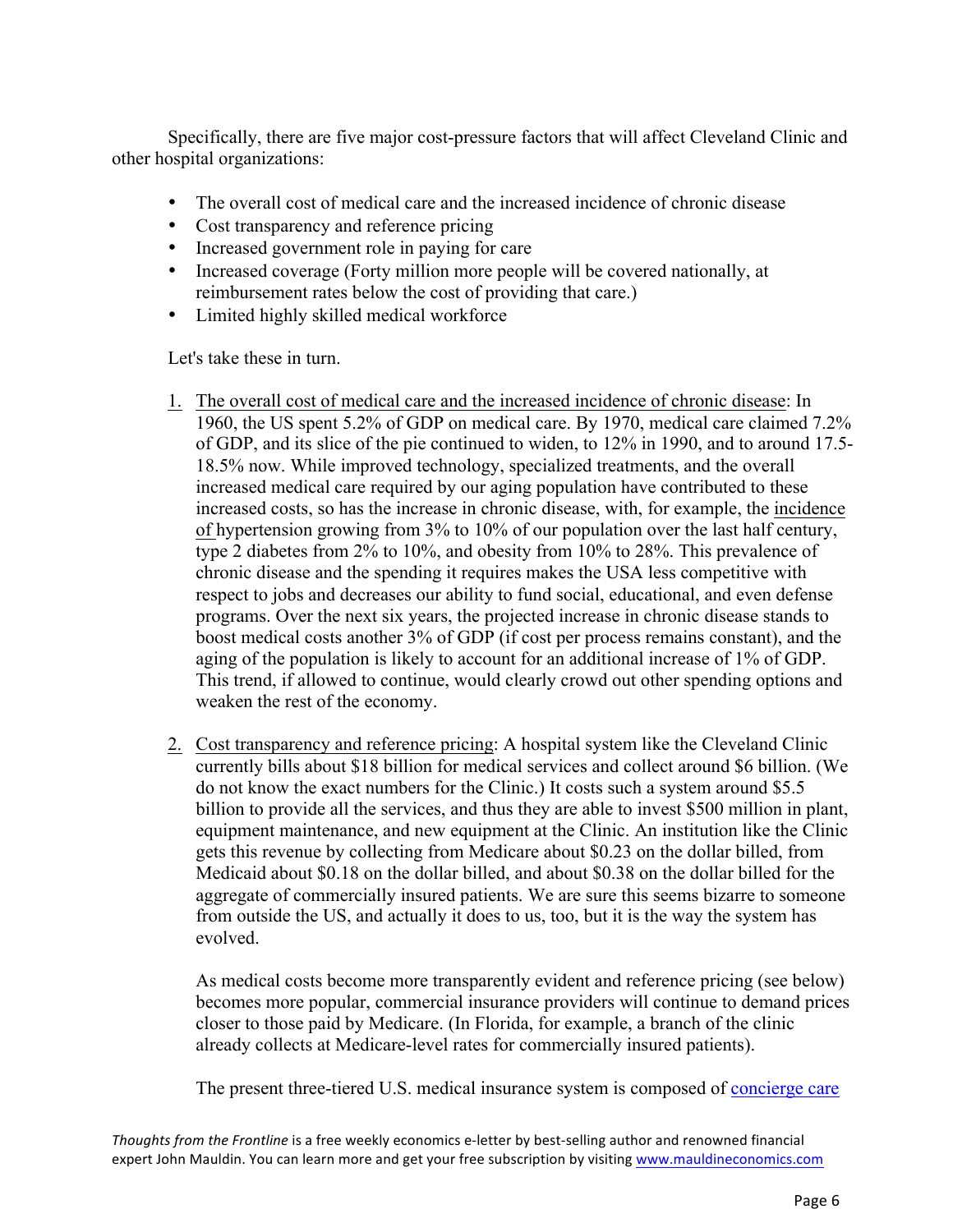(typically a flat fee for super-quick access to a medical professional and/or someone to help you navigate the healthcare system) for 1.5% of the population, a Medicaid system that 5 to 15% of the population uses, a Medicare system that 40% of the population depends on now, and a commercial system that 35 to 42% of the population uses. (About 15% are now uninsured.)

In order to plan and develop a budget, you could logically forecast that by 2015 the number of Americans utilizing concierge care will decrease from 1.5% to 1% (as Cadillac plans are taxed), the public using Medicaid or insurance priced to pay at Medicaid rates will increase from 5-15% to 23%, Medicare use will remain about 40%, and lower-cost commercial plans will cover 35% of people, down from 42%, and reimburse the Clinic at just \$0.32 on the dollar (vs. the \$0.38 they now receive). You can find different forecasts, but for our purposes, given that this is a guess about the unknowable future (see more below), this is about as educated an estimate as we are likely to find.

We can forecast that by 2018, perhaps 5% of Americans will be able to choose (that is, to afford) concierge care, 75% will likely be utilizing insurance exchanges that represent a public Medicaid-Medicare model, and 20% will be commercially insured by corporations, reimbursable at \$0.26 on the dollar (vs. the present \$0.38). It is likely that traditional insurance will be used as an employee retention/recruiting tool, but even traditional insurance will become far more cost-conscious. The move to insurance exchanges is an economic one for business and governments.

The drivers and contra-drivers for the percentages of each dollar billed will remain access to care and whether a business can afford to and wants to retain its super-key employees. In a 100% low-cost hospital push necessitated by Medicare and insuranceexchange reimbursement, we cannot forecast with certainty what will happen with fewer doctors and nurses. Businesses, for their part, will struggle to retain limited-skill employees and to ensure that employees have good access to medical care.

An article in *Health Affairs* indicates that in California the CALPERS system, the largest state-run health insurance provider, has gone to reference pricing in some areas – CALPERS gives employees \$30,000 for a total hip or total knee replacement and lists the hospitals that charge less than that. Virtually all academic medical centers (those that provide care for the sickest, and those that train our future doctors, nurses, pharmacists, dieticians, etc.) fall into the high-cost group, and their share of the CALPERS patient population that has hip or knee replacements has gone from 54% to 35%, while the share for low-cost hospitals has climbed from 46% to 65%. (Only one high-priced group hospital in California converted to a low-cost group hospital in the past three years.)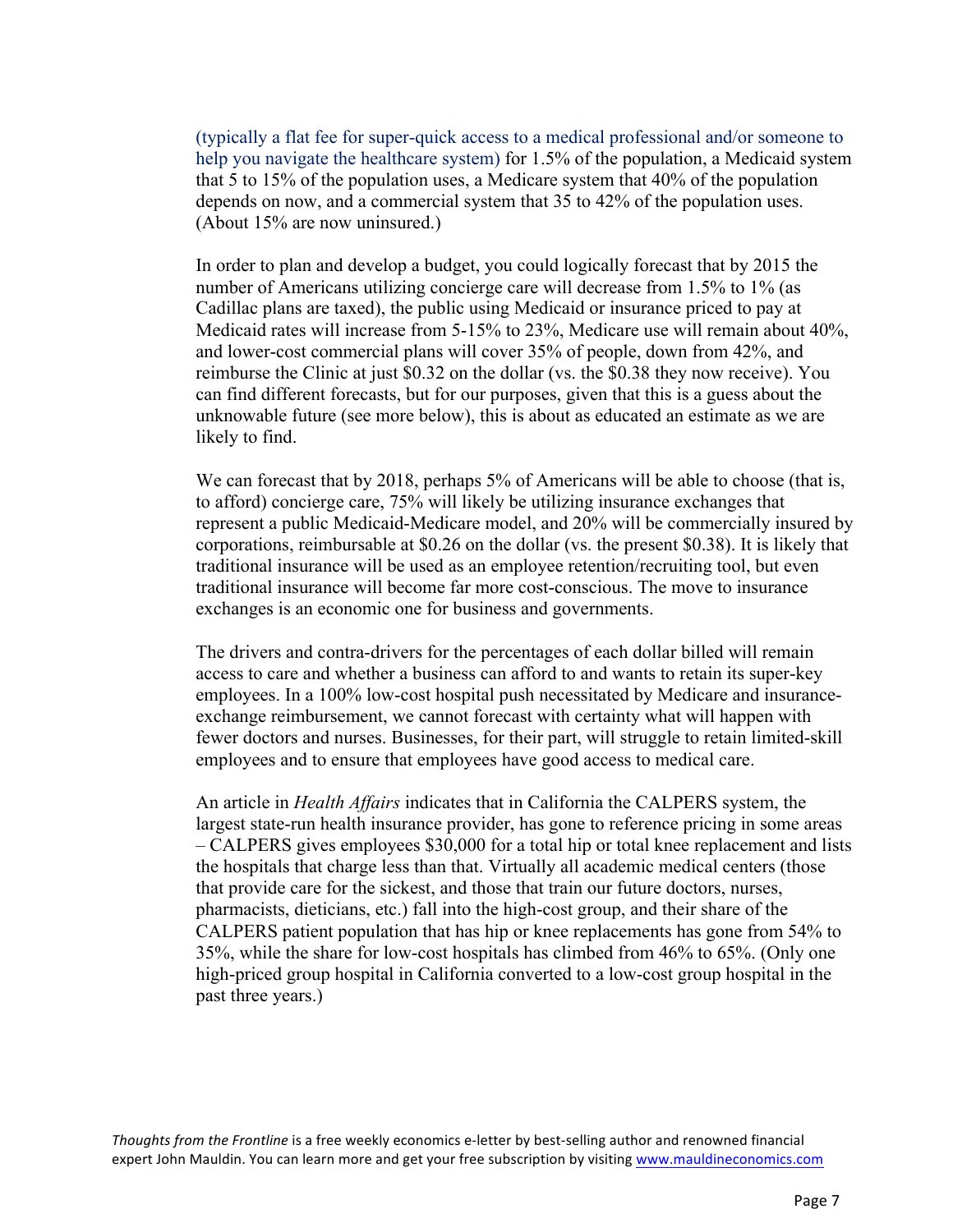

- 3. An increased government role in paying for care: The third major cost-pressure factor that will affect hospitals is that the government, which in 1990 paid for 20% of patients through Medicare and 10% through Medicaid, is now paying for about 60% of their patients. As this percentage grows, the government's take-it-or-leave-it prices (at \$0.23 on the billed dollar for Medicare and \$0.18 for Medicaid, depending on the state) mean that they will all have to find a way to reduce their costs to \$0.23 on the dollar billed, a 30% reduction from the average of \$0.33 they now collect, just to break even – that is, without any money to reinvest in plant, equipment, or new procedures. This means that hospital systems like the Cleveland Clinic have to find a way to reduce their costs by approximately \$1.6 billion over the next four years as these expected changes occur.
- 4. Increased coverage: 40 million more people will be covered nationally, at a reimbursement rate below our cost. The Health Care Reform Act will extend coverage to 40 million more people. As a result, all hospitals will likely see more people, mostly pediatric patients or those who did not have insurance in the past, and will be reimbursed, for the most part, at a level below the current rates. This increase in patients will not allow most hospitals to cover even the current variable costs of their services. This is the same issue that will be facing the hospitals in your neighborhood.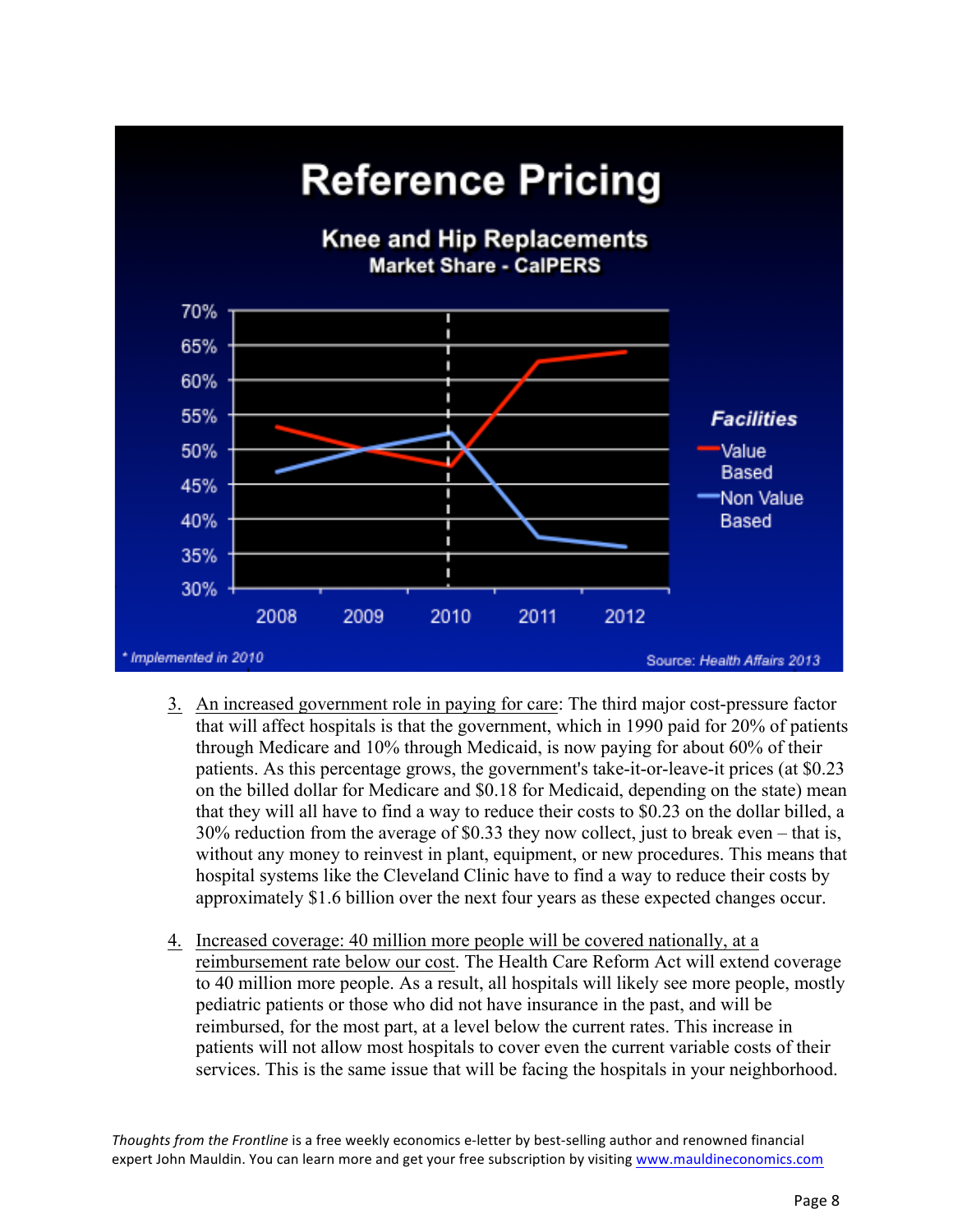5. Limited highly skilled medical workforce: The increase in the number of patients hospitals serve and a reduced reimbursement per patient will mean that hospitals need to re-engineer care in ways that impact personnel.

The prediction is these hospitals will be paid approximately 5% fewer total dollars next year and 25–35% fewer dollars in 2018, while treating a growing number of patients. Since more than 60% of their costs (in many institutes the figure is more than 80%) are for personnel, we either have to find ways to do things more efficiently, that is with fewer personnel to do the same amount of work (for example, as the Center for Integrative Medicine has done with the shared medical appointments for acupuncture or with the shared [TrimLife Program\)](http://my.clevelandclinic.org/Documents/Wellness/Trim-Life-Fact-Sheet.pdf); or to do things in new ways (to re-engineer care), as in the [Lifestyle Medicine Program;](http://my.clevelandclinic.org/wellness/about-lifestyle-medicine.aspx) or to do things with lessexpensive personnel, for example, by substituting a medical assistant for a physician or nurse in some processes where a physician assistant is equally capable of doing those things.

An example of these savings is a potential program for dealing with low back pain. Low back pain is one of the two most common problems seen in most medical centers and at the Cleveland Clinic. For the first three to six weeks after the onset of low back pain, being cared for by medical personnel with limited training will generate the same result as being cared for by an extremely skilled surgeon – that is, conservative therapy, involving at most non-steroidal antiinflammatory drugs, works in most cases to help patients get better. No imaging or other procedures are needed. Further, it should be noted that no opiates will be prescribed for the first several weeks while the patient implements a treatment program of non-steroidals and exercise.

Thus, instead of having the patient seen by any one of five different physicians – a family practictioner, internist, pain management specialist, spine specialist in medicine, or spine specialist in orthopedic or neurosurgery surgery – those patients will now all go to a physical/occupational therapist who will teach them how to do exercises progressively and if possible put a system on their smartphone that will alert them every four hours to do the exercises.

The patient will indicate in that smartphone app that she did the exercises, and the physical therapist or practice office will respond in some automated fashion to the patient's responses. Eventually, people who do not get better using that conservative therapy will receive imaging studies, but 40 to 60% of the currently ordered studies will be eliminated. Instead of a system the size of the Cleveland Clinic having 14 spine surgeons, 8 anesthesiologists, and 22 operating room nurses to meet those needs, it will end up with several fewer spine surgeons, anesthesiologists, and OR nurses for the same volume of patients. Such a system will transform services, so that not everything is available everywhere. This approach will result in lower personnel costs and a lower cost to treat low back pain – but will the public be accepting of such changes? Anecdotally, as we ask our audiences how receptive they will be of such a process, the universal answer seems to be "not very." If that is your answer, you may need to pay for concierge insurance.

There is another option in reforming the system, and that is to reduce the incidence of chronic disease. Since 70% of our healthcare costs are occasioned by the abuse of alcohol and other substances (especially tobacco!), physical inactivity, poor food choices and overly generous portion sizes, and unmanaged stress, we could avoid a substantial fraction of these costs if people had better incentives to make lifestyle changes and were able to change their behavior.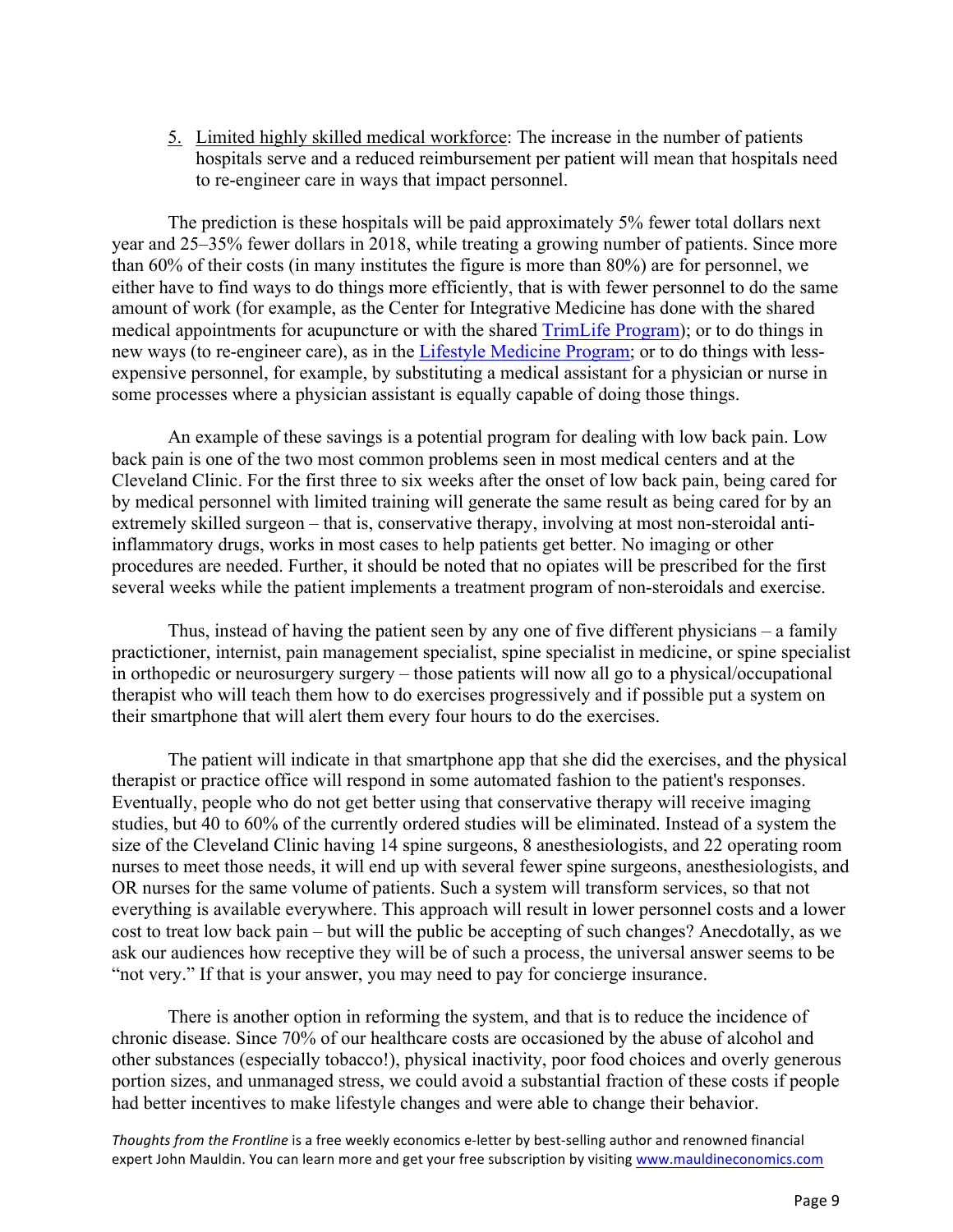There are many potential triggers to get this done in Obamacare, and some corporations are using these triggers on their own. For example, the Cleveland Clinic has gone from a 9% yearly increase in costs to actually decreasing per person costs of Medical care for their own employees this year by reducing the incidence of new chronic disease in their caregivers from +10% a year to -2% per year. This innovation and change did not happen overnight but took years to develop. As an example of such transformations, the 43,000 Cleveland Clinic employees have lost over 400,000 pounds by using a variety of programs.

The problem for the immediate future is that it is unknown whether this transformation in healthful human behavior will occur quickly enough, or whether most corporations and the government understand the process of motivating people to make lasting changes well enough, so that wellness programs can supplant the alternative model of changing the insurance system.

But make no mistake, there are a substantial number of corporations that will use wellness programs to drive down medical costs and thereby have an advantage in retaining employees with key skill sets (the very employees who will be in short supply). These companies will be able to recruit better employees because they have figured out how to use wellness programs to drive down healthcare costs and increase employee satisfaction and engagement.

#### **Implications for Provider Organizations**

The Cleveland Clinic is now financially strong and believes it is able to innovate and move more nimbly than most of its peer organizations. Hospitals and other healthcare providers everywhere are faced with the same challenge and opportunity. This could be their time to thrive if they respond to the challenge.

But it is no small challenge. The Cleveland Clinic will have to reduce overall costs 5-10% (average 8%) per year for the next four years. That is no small feat. They have been taking roughly 2.5% per year out of their cost for supplies, and this supply-cost reduction bucket is largely exhausted. They will now have to re-engineer and reorganize what they do, since personnel is their largest cost.

What will happen overall to medicine? Healthcare providers will have to reduce the cost per procedure and/or the cost per person delivering the procedure, or reduce costs by reorganizing and recrafting how care is given, with the same number of people doing the same or greater amounts of work (as in the low back pain example above).

But we have been able to be efficient and then be more efficient for years in a variety of industries. Healthcare should not be an exception to American ingenuity, as the story about the Camden, New Jersey, doctor above illustrated. There is every reason to believe that we can meet this challenge.

### **A Bumpy Transition**

Going back to the comment by my friend Jack Rivkin that this is just like Y2K, I would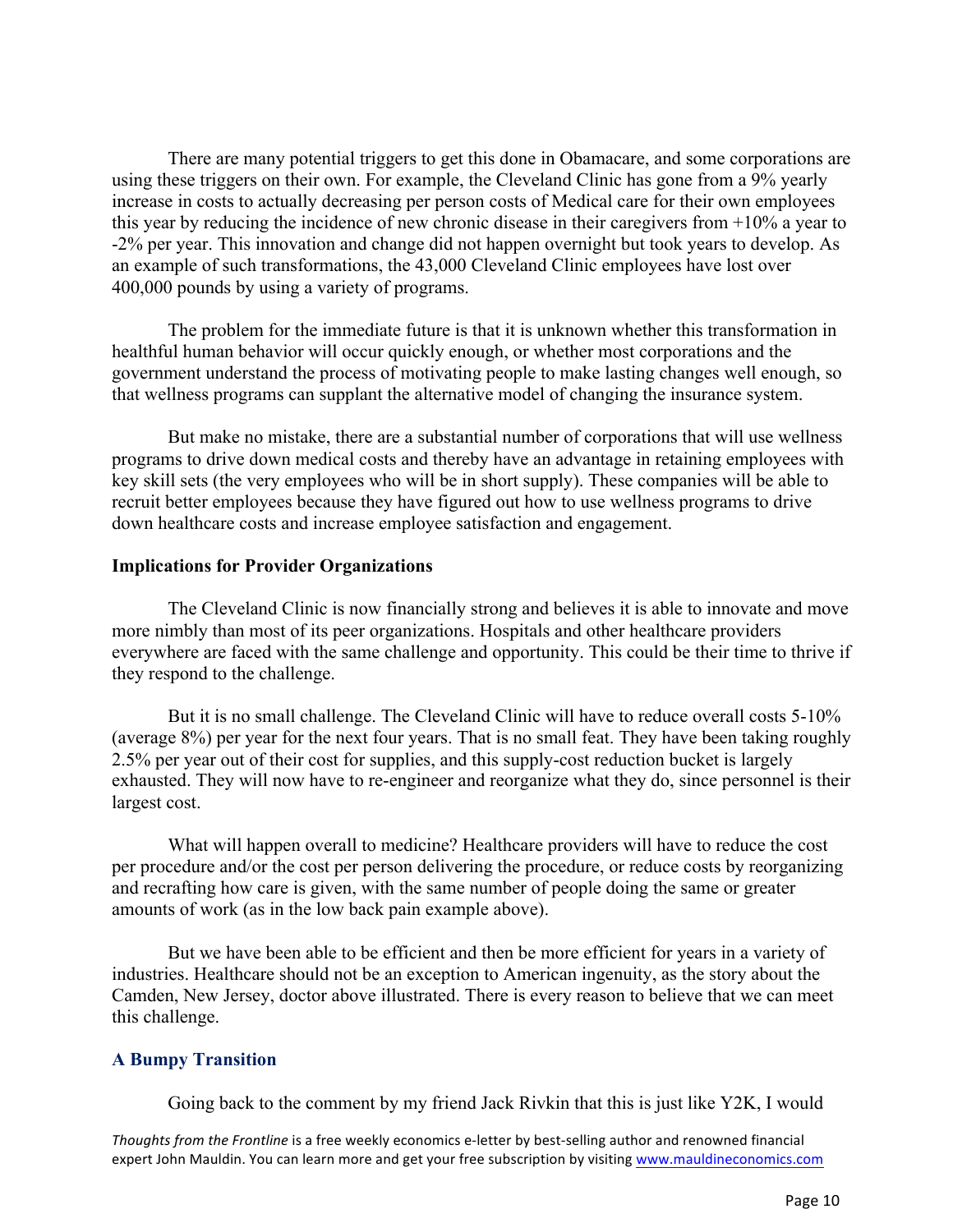agree – except for one huge caveat. Y2K was a very known problem. In one sense it was quite straightforward. See that software is broken: fix software.

The Cleveland Clinic and other hospitals around the country are recognizing that their revenue is going to go down, and they are planning responsibly. That is the known part of the problem. The concern here is the unknown part.

How many young people will sign up on insurance exchanges the very first day they are open for business? How many of them will wait until they have an emergency, walk into the hospital and sign up, get free service for 90 days, and then neglect to pay their insurance premiums? While the insurance company is responsible for the first 30 days of billing, the hospital is responsible for the next 60 days. Hospitals currently have to write off a great deal of emergency medical care. Will the future percentage be roughly the same? Less? More? We don't know.

Think everyone who does not currently have insurance will be covered? Think again. The *New York Times* writes:

A sweeping national effort to extend health coverage to millions of Americans [later estimated to be 8 million] will leave out two-thirds of the poor blacks and single mothers and more than half of the low-wage workers who do not have insurance, the very kinds of people that the program was intended to help, according to an analysis of census data by The New York Times.

This failure of coverage is primarily due to the variations between states, as government coverage begins at different income levels in different states (26 states having rejected the expansion of Medicaid funded by Obamacare). The very people who cannot afford insurance today are likely to sign up for an exchange only when it is absolutely necessary. Their costs will not be covered by the government.

Hospitals will have fewer employees (the Clinic is accomplishing this through early retirements and care transformation this year) and/or lower-cost employees (employees practicing close to the limits of their licenses), since if they suffer the expected 25-35% reduction in real income and simultaneously treat more patients without redesigning their systems, each employee would need to be paid 40% less. Whatever way the Clinic and other hospitals go, the net result will be a lower-cost system. This reduction is clearly needed and will benefit society. But the transition may be very difficult.

While there will be a growing long-term need for more healthcare workers, during the transition period it is quite possible that significant numbers of health workers will find themselves unemployed. And while they may be able to find new jobs, the may also receive lower pay.

If you reduce the revenues of 18% of the economy by 6 to 8% every year for 4 years, you are forcing a reduction of about 1.4% of GDP over the entire economy. Admittedly, this money will eventually be freed up to go elsewhere, but it is the short term that is the concern. In an economy that is growing at not quite 2%, what would be the effects of such a reduction in employment and revenue? The cost reduction has to come from some portion of the economy.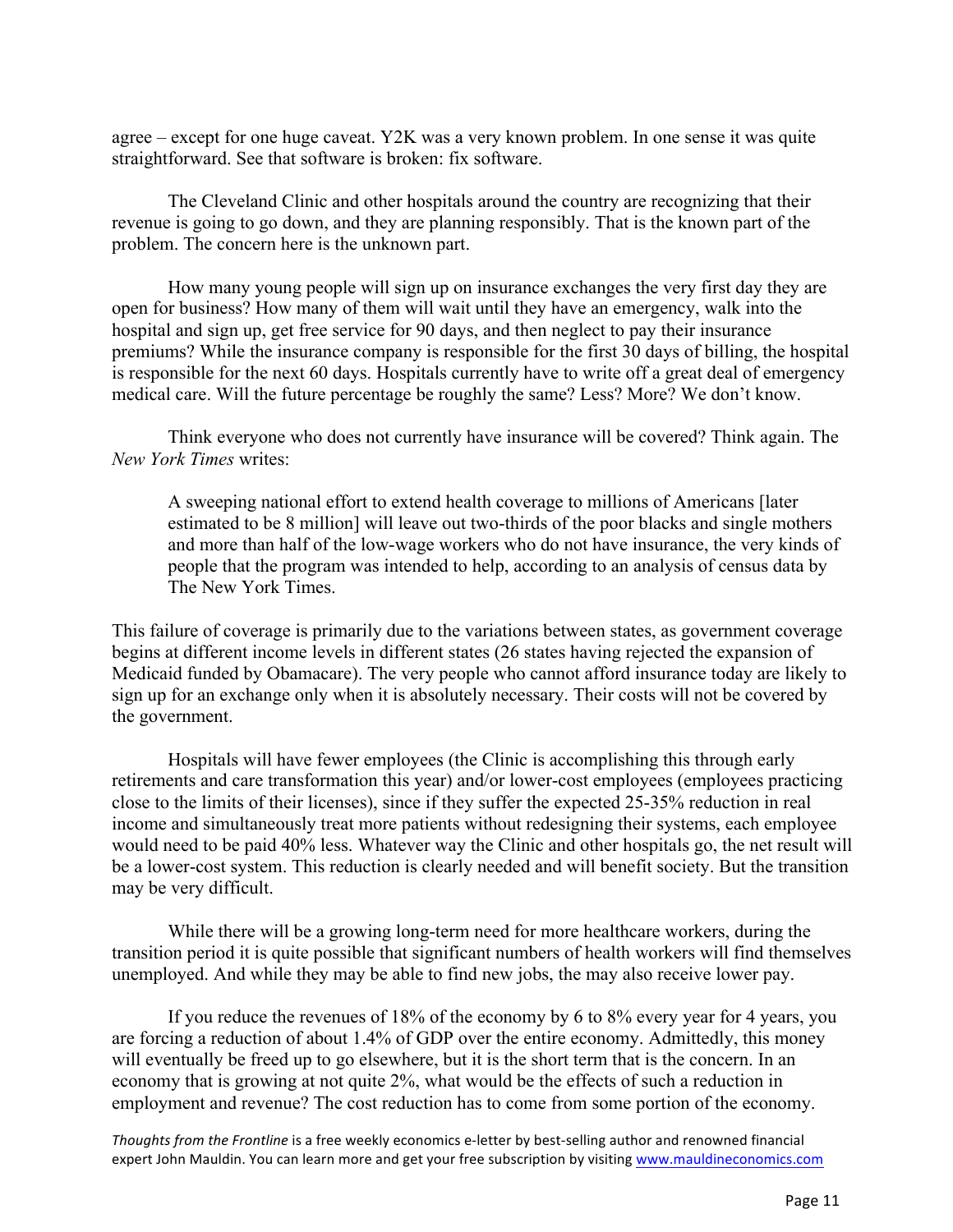Fewer bandages? Cheaper medicines? One organization's cost reduction is another organization's lost sales.

Further, it is fairly evident that the US has too many hospitals and that one of the outcomes of cost savings and reorganization is that some hospitals will simply have to shut down and/or consolidate. What happens to those workers while they are looking for jobs? Will this reorganization happen slowly, or will cash-flow concerns become readily apparent in the third quarter of 2014, forcing drastic reductions in hospital staff and/or pay? There is simply no way to know until we get there. Reducing the redundancy in the system may be good for the overall system, but it is quite difficult for the individual participants who are part of the reduction.

All sorts of models can be built to make projections, but there are just too many variables that are functions of human behavior. All such models are significantly dependent on assumptions, and when we are talking healthcare, all too often those assumptions are made on the basis of a political bias. One can create models that predict the end of the world scenario, and with a different set of assumptions it is possible to predict a future of no worries.

As they confront healthcare changes and costs, companies will have to balance their need to retain highly skilled employees, whose availability may be limited in a declining workforce population, with their need to strategically deploy the skills of lower-cost employees who are not in short supply. How the transition in healthcare will affect companies that provide health insurance to their workers will depend on that balance. Success in motivating employees, through various initiatives both in and outside the workplace, to adopt healthier lifestyles and thus prevent chronic disease will also be very important.

While Obamacare incorporates many potential triggers that would accelerate incentives for wellness, it is not clear how quickly these will be deployed. It is also not clear how great an effect the technology revolution will have on increasing the currently limited supply of skilled employees or, conversely, making them less needed. The implementation of technology is uncertain not just in medical care.

Clearly, in medicine, the new smartphone applications that will teach patients how to manage their own diseases will play a major role, but how great a role they will play in the shift from highly skilled provider visits to relatively less-skilled provider visits? How fast that shift will occur will be determined by how well relevant technological advances are accepted. For example, will all taxis in New York City really turn into Google Cars with nobody driving them? Will you get into one the first year they are available? If you are given a smartphone application instead of a visit with the doctor, how happy will you be, even if your outcome is better (with lower risk of adverse effects) and your radiation exposure is less? Just asking.

On the business front, competitive cost pressures will affect the resources that companies can devote to healthcare. The simple budgetary fix of putting your employees on a healthcare exchange has proven to be extremely tempting to many corporations – Walgreens, Trader Joe's, etc. And given that businesses have responded to Obamacare by increasing the number of parttime workers in order to avoid a few thousand dollars per employee in health insurance, how likely is it that they will respond to the other budgetary incentives available?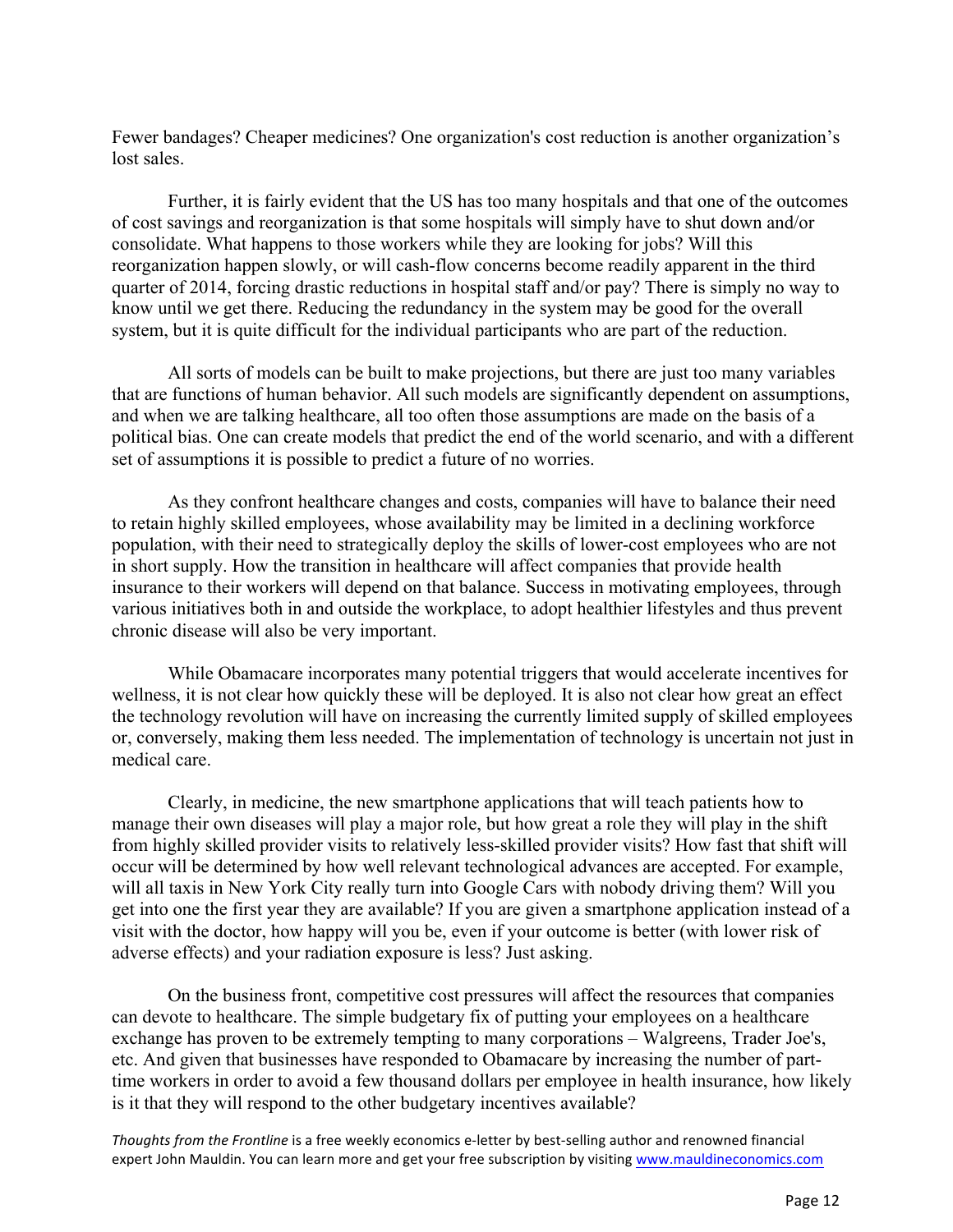It is likely that the overall dollar inputs to medical care will decrease, while more patients will be accessing the system. There will be more first-line and second-line providers, fewer nurses, and fewer doctors in the future for the average person. As the dollars spent per patient falls, innovation at the individual patient level, education, and research will be threatened; and in the system as a whole we will either have less money per provider or fewer providers.

To put that in perspective, these are not small changes, as a system like the Cleveland Clinic will go from a system that now creates revenues of \$6 billion a year to a system that is reimbursed around \$4.4 billion for the same services; and other institutions are probably somewhere in that range of revenue reduction.

While the Clinic can predict that their income and costs will change and that the \$1.4 billion reduction is the most minimal shift they believe will occur over five years, they cannot predict the real extent of the transformation. That will be dictated by the balance between the number of companies opting for lower-cost insurance programs because they have excess employees available versus the number of companies that will need to continue to attract employees that have skills in short supply, so that they will need to pay premiums for them, including health insurance.

We think that a three-tier system will evolve, consisting of  $(1)$  concierge care,  $(2)$ Medicaid-Medicare-model insurance exchanges, and (3) a system like Great Britain's of private insurance for the employees of a minority of corporations; and it is possible there will be much pain in getting from the current state of affairs to what our healthcare system will become by 2020 or 2024. This momentous shift has the potential to heighten perceptions of an income divide in our country, and we expect these healthcare economic issues to be quite contentious in the coming years.

When I am asked what keeps me up at night about our economy, my ready answer for the past few months has been the unknown transition costs associated with the ACA. I hope Jack Rivkin is right and that the transition to Obamacare proves to be just another Y2K. I truly believe that healthcare will be significantly better in 10 years, largely due to advances in technology, but also as we streamline our healthcare delivery. So I'm a long-term optimist, though I have to confess that, in the short term, which would be through the last half of 2014, I am quite concerned that dislocating 1 to 2% of the economy could be enough to push us into recession. I have nothing factual to base that on – no inverted yield curve, no evident bubble getting ready to burst – so I will stop far short of a prediction. Let's just say that these issues need to be right up front on our radar screens. And it wouldn't hurt to keep our fingers crossed.

I must also note that after a few years there will be a massive tax increase on the middle class as all the costs of Obamacare kick in. Yes, you get healthcare in return, but this still rearranges consumer spending patterns. Again, you can create models that will yield any results you find politically and philosophically appealing, but in a few years the truth will out. When Obamacare was being first proposed, I and others criticized it as a giant incentive for businesses to move staff from full-time to part-time work. We were told that we did not understand how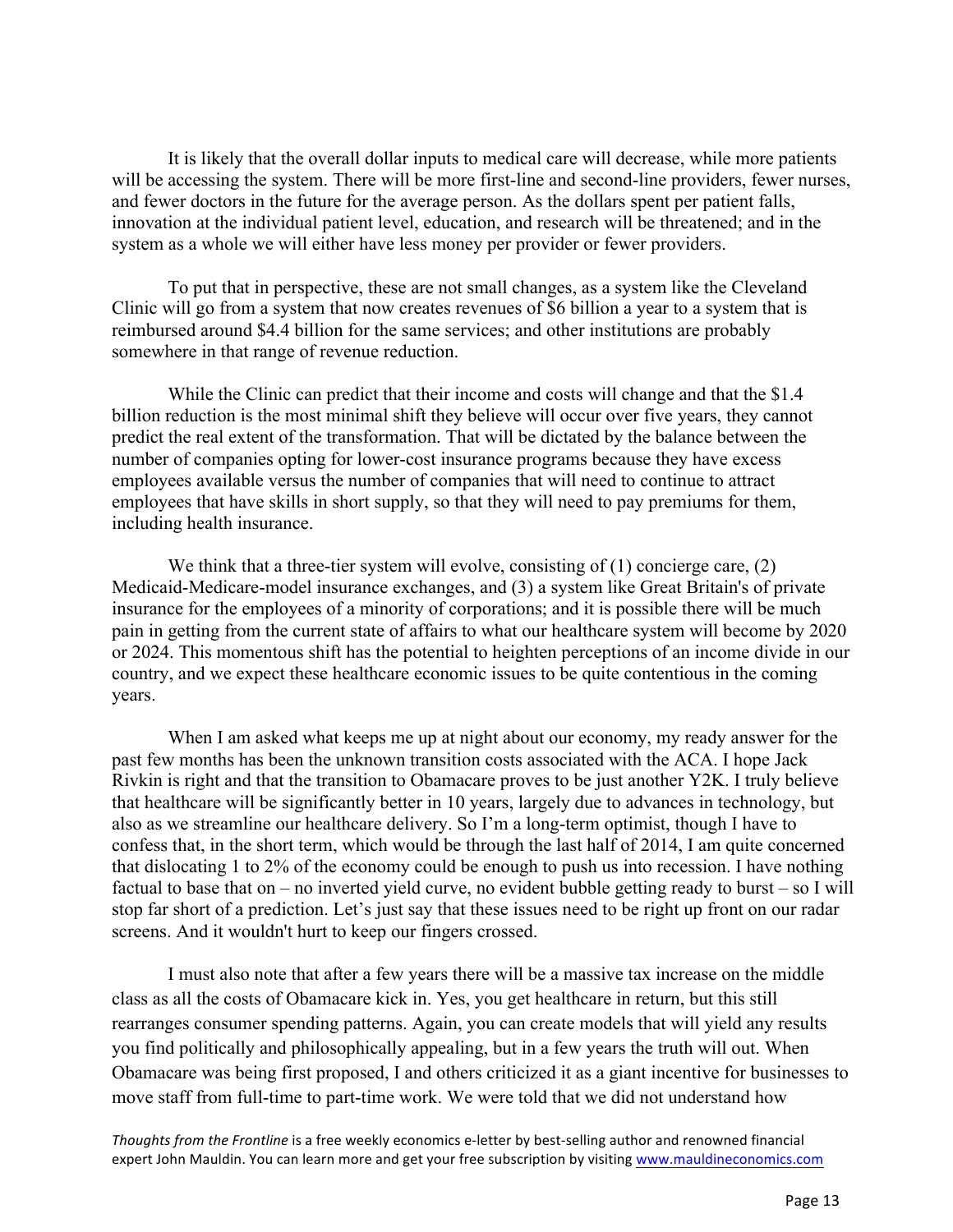business worked and that it would not make any major difference. It does not give me any pleasure to note that we were right. That does not mean that those of us who are concerned about the unintended incentives embedded in the ACA are necessarily right about the future. One correct observation does not qualify you as an infallible prophet.

I really have tried to keep my personal political concerns out of this letter. I also understand the need that people lacking insurance have for healthcare in a country where healthcare is outrageously expensive. Within the last few years my oldest son, Henry, has developed type 1 diabetes; my middle son, Chad, has suffered a lung collapse while at work; my daughter Melissa has had thyroid cancer (with no insurance!); and our family has seen multiple childbirths with their related costs, all too many visits to emergency rooms, and so on.

Healthcare is easily the most contentious issue of our time and will become even more so as entitlement costs spiral out of control. There are no easy answers, and all too many of our political leaders in both parties are seemingly unwilling to confront the issue, paying only lip service to the need for change. Procrastination makes for terrible future policy decisions.

# **Science Saves the Future**

On a totally coincidental note, my team at Mauldin Economics has almost completed a new video webinar called **Science Saves the Future.** It will air on October 16, and you can sign up [here](http://tech.mauldineconomics.com/go/vnfas-2/MEC) to watch it for free.



The editor of our new *Transformational Technologies Alert,* Patrick Cox, and I will cohost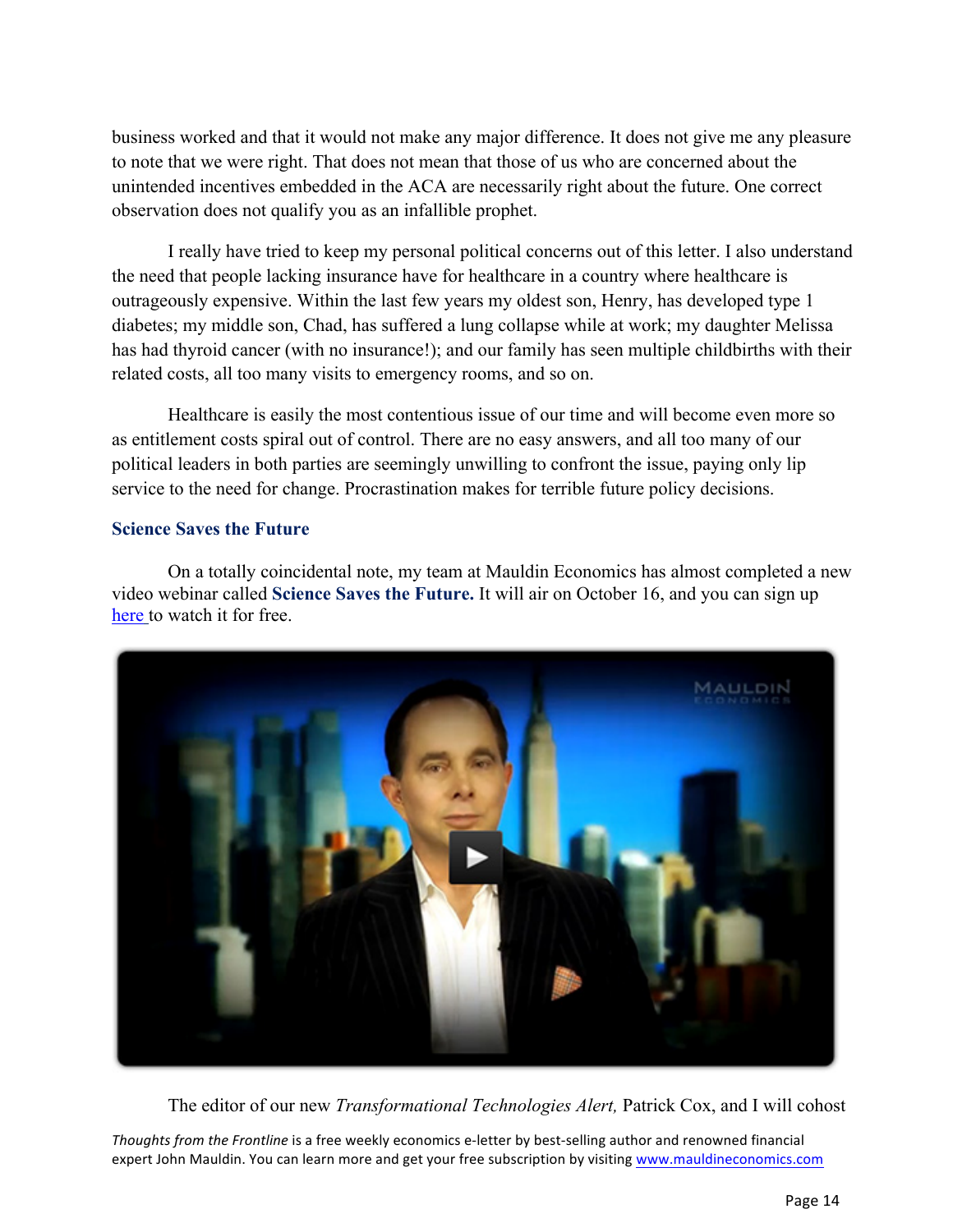this webinar. We'll interview our friend George Gilder, along with other major biotechnology experts, to shed light on the transformation that is about to overtake our world. If our healthcare transition keeps me up at night, the biotechnology transformation that is arriving on our doorstep gets me up and going in the morning. This new service from Mauldin Economics has me totally psyched up. We have been planning this for a very long time, and now that the launch is here I feel like a proud father. While the creation of this prodigious infant happened through the very hard work of our whole team of associates, I at least had a small part at the beginning, and I get to be responsible for its care and feeding as it grows up.

# **Will You Still Need Me, Will You Still Feed Me, When I'm 64?**

I finish this letter in Tucson, Arizona, where I am speaking this weekend at the Casey Summit. The highlight of the weekend will be dinner tomorrow night with my friend Ron Paul, who as a doctor has his own personal take on healthcare. Conference organizers have also invited several experts on healthcare to discuss the issue. I plan to attend all those sessions.

I was only 18 when the Beatles recorded ["When I'm Sixty-Four"](http://www.youtube.com/watch?v=eCss0kZXeyE) on the album *Sgt. Pepper's Lonely Hearts Club Band.* As I'm close to the same age as Paul McCartney, who originally wrote the song when he was 16, I wonder if he was as clueless then as I was about what it would be like to actually be 64. A bit of Beatles trivia: the track was actually sped up a bit faster to raise the key a semitone to D-flat, because McCartney thought it would make him sound younger and was closer to the sound he wanted to have.

I've been getting calls and texts from family and lots of emails from friends wishing me a happy birthday. It's a little bit of an odd feeling to think about being 64, because I still think of myself as no older than 30-something. But there have been a lot of memories packed in over the decades, so I guess it must be true. And if Mike Roizen is right, I may get to pack another hundred years of memories in alongside what's already there. It's been a fun ride so far, if a tad strange here and there.

My partners David Galland and Olivier Garrett will be throwing a smallish birthday party for me tonight. A number of friends have come for the evening, including my dentist, Dr. Gary Sanchez from Albuquerque. I'm going to attempt to play golf tomorrow morning with him – or at least something approximating golf.

### **The Barefoot Ranch, New York, and** *Code Red*

I fly back Sunday night to a full schedule on Monday. Anatole Kaletsky is flying into town, and we will have dinner Monday night before we head off the next day to the Barefoot Ranch near Athens, Texas, to join Kyle Bass and his friends at the Barefoot Economic Summit. My partner Jon Sundt of Altegris Investments will be with us for two days of feasting on macroeconomics, investments, and Texas hospitality and food. It's a pretty free-flowing discussion, and I always learn a lot when I'm with Kyle. And I'm sure Jon and I will take the opportunity to scout out a few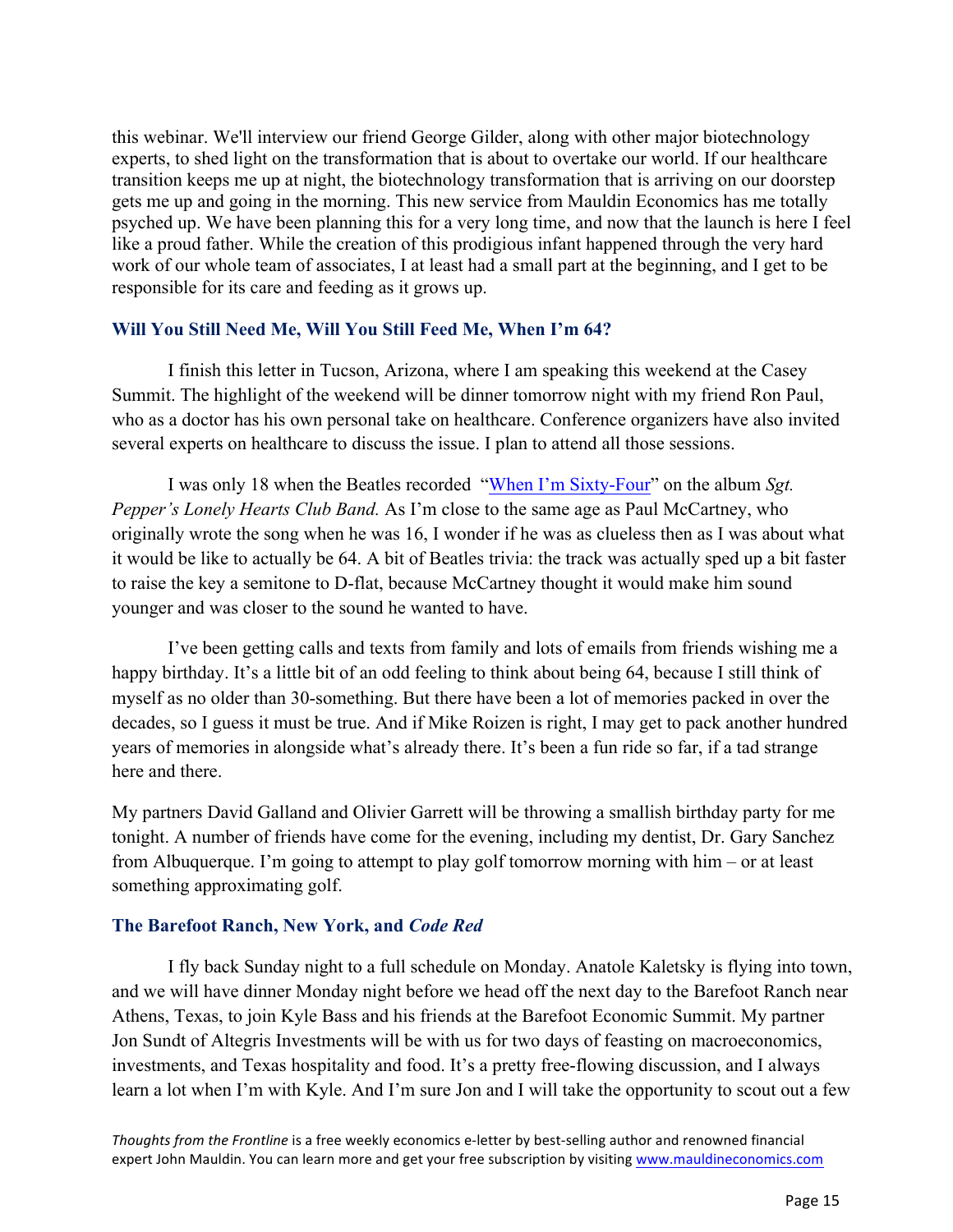more funds for our platform. It's that kind of an event.

Later in the month I will return to New York, where we will launch my new book, *Code Red*, co-authored with Jonathan Tepper (who also co-authored *Endgame*). The book is about the runaway effects of post-Great Recession central bank policies and the very serious currency war that was kicked off in a big way by Japan this year and is likely to dominate the global economic landscape the rest of this decade.

And finally, let me offer you one last link. It was sent this by a friend who is aware of my eclectic musical tastes. This is from last December at the Kennedy Center Honors Ceremony in Washington, DC, when the rock band Led Zeppelin was honored. Of all groups, they asked Heart to play what I think is their finest song, "Stairway to Heaven." Their rendition moved Robert Plant to tears. It was one of the most powerful versions of the song I've ever heard, and I admit that there might have been a little moisture in the vicinity of my own eyes. Take a few minutes, turn up the volume, and enjoy.

[http://blogs.vancouversun.com/2012/12/27/heart-plays-led-zeppelins-stairway-to-heaven-makes](http://blogs.vancouversun.com/2012/12/27/heart-plays-led-zeppelins-stairway-to-heaven-makes-robert-plant-cry-video/)robert-plant-cry-video/

Have a great week, and I look forward to celebrating many more birthdays with you.

Your 64 is the new 34 analyst,

John Mauldin

Fif Maddi

John Mauldin

# **Share Your Thoughts on This Article**

**Post a Comment** 

Send to a Friend | Print Article | View as PDF | Permissions/Reprints | Previous Article

*Thoughts From the Frontline* is a free weekly economic e-letter by best-selling author and renowned financial expert, John Mauldin. You can learn more and get your free subscription by visiting http://www.mauldineconomics.com.

Please write to subscribers@mauldineconomics.com to inform us of any reproductions, including when and where copy will be reproduced. You must keep the letter intact, from introduction to disclaimers. If you would like to quote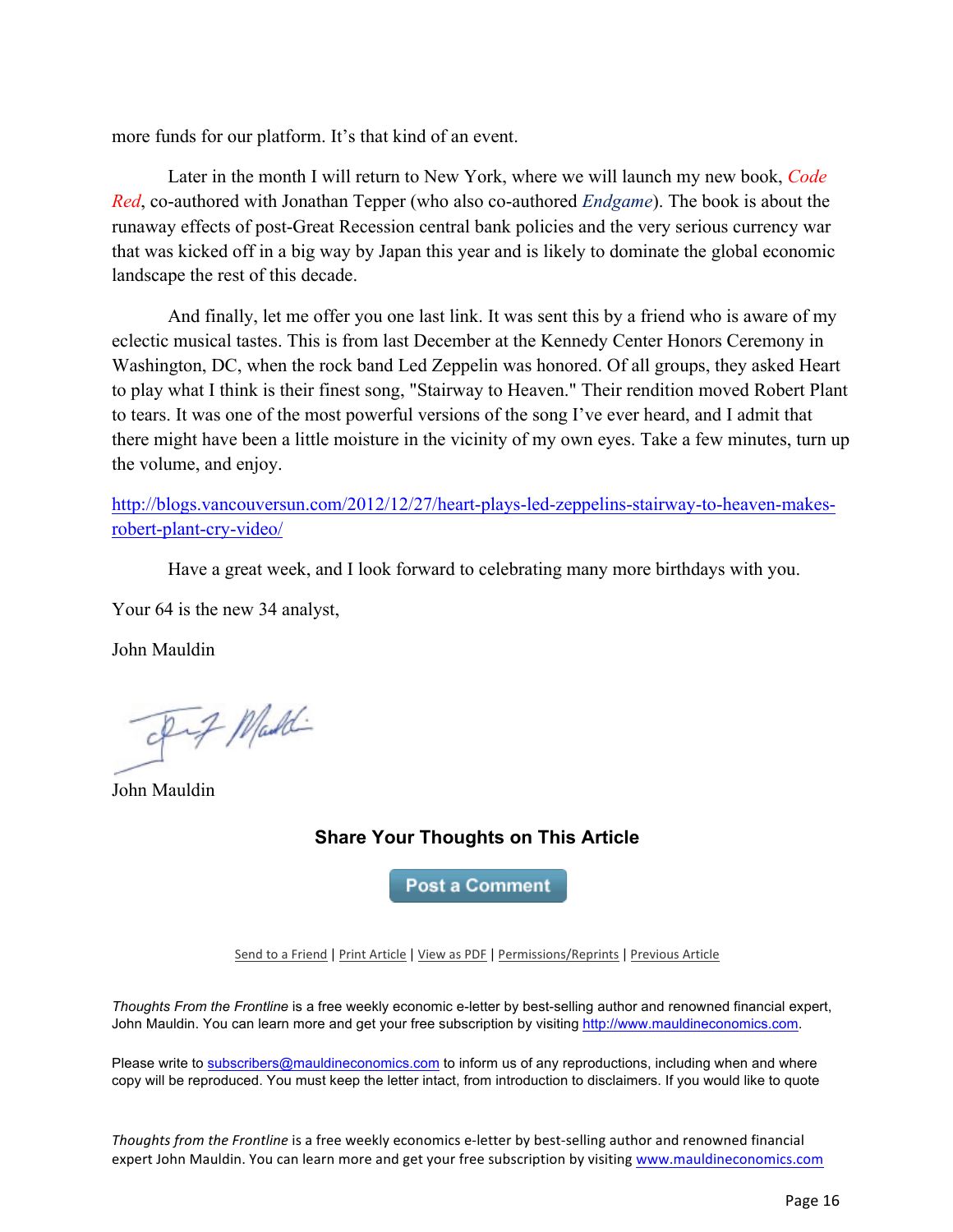brief portions only, please reference http://www.mauldineconomics.com.

To subscribe to John Mauldin's e-letter, please click here: http://www.mauldineconomics.com/subscribe/

To change your email address, please click here: http://www.mauldineconomics.com/change-address

If you would ALSO like changes applied to the Mauldin Circle e-letter, please include your old and new email address along with a note requesting the change for both e-letters and send your request to compliance@2000wave.com.

To unsubscribe, please refer to the bottom of the email.

*Thoughts From the Frontline* and JohnMauldin.com is not an offering for any investment. It represents only the opinions of John Mauldin and those that he interviews. Any views expressed are provided for information purposes only and should not be construed in any way as an offer, an endorsement, or inducement to invest and is not in any way a testimony of, or associated with, Mauldin's other firms. John Mauldin is the Chairman of Mauldin Economics, LLC. He also is the President of Millennium Wave Advisors, LLC (MWA) which is an investment advisory firm registered with multiple states, President and registered representative of Millennium Wave Securities, LLC, (MWS) member FINRA, SIPC. MWS is also a Commodity Pool Operator (CPO) and a Commodity Trading Advisor (CTA) registered with the CFTC, as well as an Introducing Broker (IB) and NFA Member. Millennium Wave Investments is a dba of MWA LLC and MWS LLC. This message may contain information that is confidential or privileged and is intended only for the individual or entity named above and does not constitute an offer for or advice about any alternative investment product. Such advice can only be made when accompanied by a prospectus or similar offering document. Past performance is not indicative of future performance. Please make sure to review important disclosures at the end of each article. Mauldin companies may have a marketing relationship with products and services mentioned in this letter for a fee.

Note: Joining the Mauldin Circle is not an offering for any investment. It represents only the opinions of John Mauldin and Millennium Wave Investments. It is intended solely for investors who have registered with Millennium Wave Investments and its partners at www.MauldinCircle.com or directly related websites. The Mauldin Circle may send out material that is provided on a confidential basis, and subscribers to the Mauldin Circle are not to send this letter to anyone other than their professional investment counselors. Investors should discuss any investment with their personal investment counsel. John Mauldin is the President of Millennium Wave Advisors, LLC (MWA), which is an investment advisory firm registered with multiple states. John Mauldin is a registered representative of Millennium Wave Securities, LLC, (MWS), an FINRA registered broker-dealer. MWS is also a Commodity Pool Operator (CPO) and a Commodity Trading Advisor (CTA) registered with the CFTC, as well as an Introducing Broker (IB). Millennium Wave Investments is a dba of MWA LLC and MWS LLC. Millennium Wave Investments cooperates in the consulting on and marketing of private and non-private investment offerings with other independent firms such as Altegris Investments; Capital Management Group; Absolute Return Partners, LLP; Fynn Capital; Nicola Wealth Management; and Plexus Asset Management. Investment offerings recommended by Mauldin may pay a portion of their fees to these independent firms, who will share 1/3 of those fees with MWS and thus with Mauldin. Any views expressed herein are provided for information purposes only and should not be construed in any way as an offer, an endorsement, or inducement to invest with any CTA, fund, or program mentioned here or elsewhere. Before seeking any advisor's services or making an investment in a fund, investors must read and examine thoroughly the respective disclosure document or offering memorandum. Since these firms and Mauldin receive fees from the funds they recommend/market, they only recommend/market products with which they have been able to negotiate fee arrangements.

PAST RESULTS ARE NOT INDICATIVE OF FUTURE RESULTS. THERE IS RISK OF LOSS AS WELL AS THE OPPORTUNITY FOR GAIN WHEN INVESTING IN MANAGED FUNDS. WHEN CONSIDERING ALTERNATIVE INVESTMENTS, INCLUDING HEDGE FUNDS, YOU SHOULD CONSIDER VARIOUS RISKS INCLUDING THE FACT THAT SOME PRODUCTS: OFTEN ENGAGE IN LEVERAGING AND OTHER SPECULATIVE INVESTMENT PRACTICES THAT MAY INCREASE THE RISK OF INVESTMENT LOSS, CAN BE ILLIQUID, ARE NOT REQUIRED TO PROVIDE PERIODIC PRICING OR VALUATION INFORMATION TO INVESTORS, MAY INVOLVE COMPLEX TAX STRUCTURES AND DELAYS IN DISTRIBUTING IMPORTANT TAX INFORMATION, ARE NOT SUBJECT TO THE SAME REGULATORY REQUIREMENTS AS MUTUAL FUNDS, OFTEN CHARGE HIGH FEES, AND IN MANY